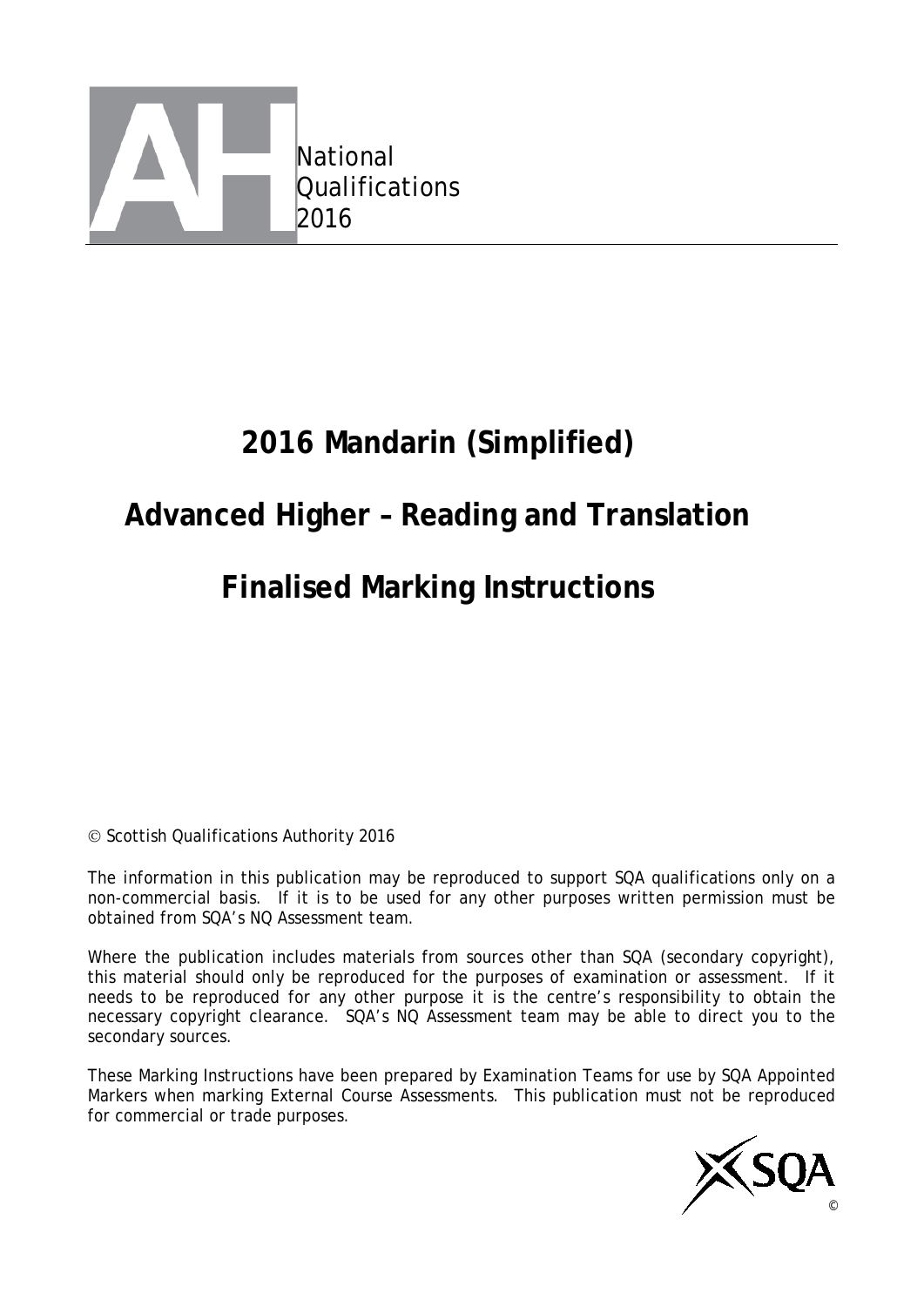#### **General Marking Principles for Advanced Higher Mandarin (Simplified) Reading**

*This information is provided to help you understand the general principles you must apply when marking candidate responses to questions in this Paper. These principles must be read in conjunction with the detailed marking instructions, which identify the key features required in candidate responses.*

- **(a)** Marks for each candidate response must always be assigned in line with these General Marking Principles and the Detailed Marking Instructions for this assessment.
- **(b)** Marking should always be positive. This means that, for each candidate response, marks are accumulated for the demonstration of relevant skills, knowledge and understanding: they are not deducted from a maximum on the basis of errors or omissions.
- **(c)** If a specific candidate response does not seem to be covered by either the principles or detailed Marking Instructions, and you are uncertain how to assess it, you must seek guidance from your Team Leader.
- **(d)** Award a mark to each answer. Marks are not transferable between questions.
- **(e)** The marks available in this Paper are as follows:
	- **(i)** The first set of questions (worth 23 marks) in Section 1 requires candidates to provide answers based on comprehension of information from the text. The marks available for each question generally range between 1-4 marks.
	- **(ii)** The last question in Section 1 is the overall purpose question. For this question candidates must draw meaning from their overall understanding of the text. There is a maximum of 7 marks available for full reference to the text and detailed comment. Pegged marks of 5/3/1 are given for degrees of reference to the text and comment. 0 marks will be given where candidates show little or no inferential skills or understanding of the overall purpose of the text.
	- **(iii)** Section 2 is the translation question (worth 20 marks). For this question candidates must translate the underlined section of the text. The section for translation will be divided into 10 sense units. For each sense unit, 2, 1 or 0 marks will be awarded: 2 marks for a full translation, 1 for partial translation, and 0 for an unsuccessful attempt.
- **(f)** For questions that ask candidates to 'state' or 'give', candidates must give a brief, accurate response/name.
- **(g)** We use the term "or any other acceptable answer" to allow for the possible variation in candidate responses. Credit should be given according to the accuracy and relevance of candidate's answers. Candidates may be awarded marks where the answer is accurate but expressed in their own words.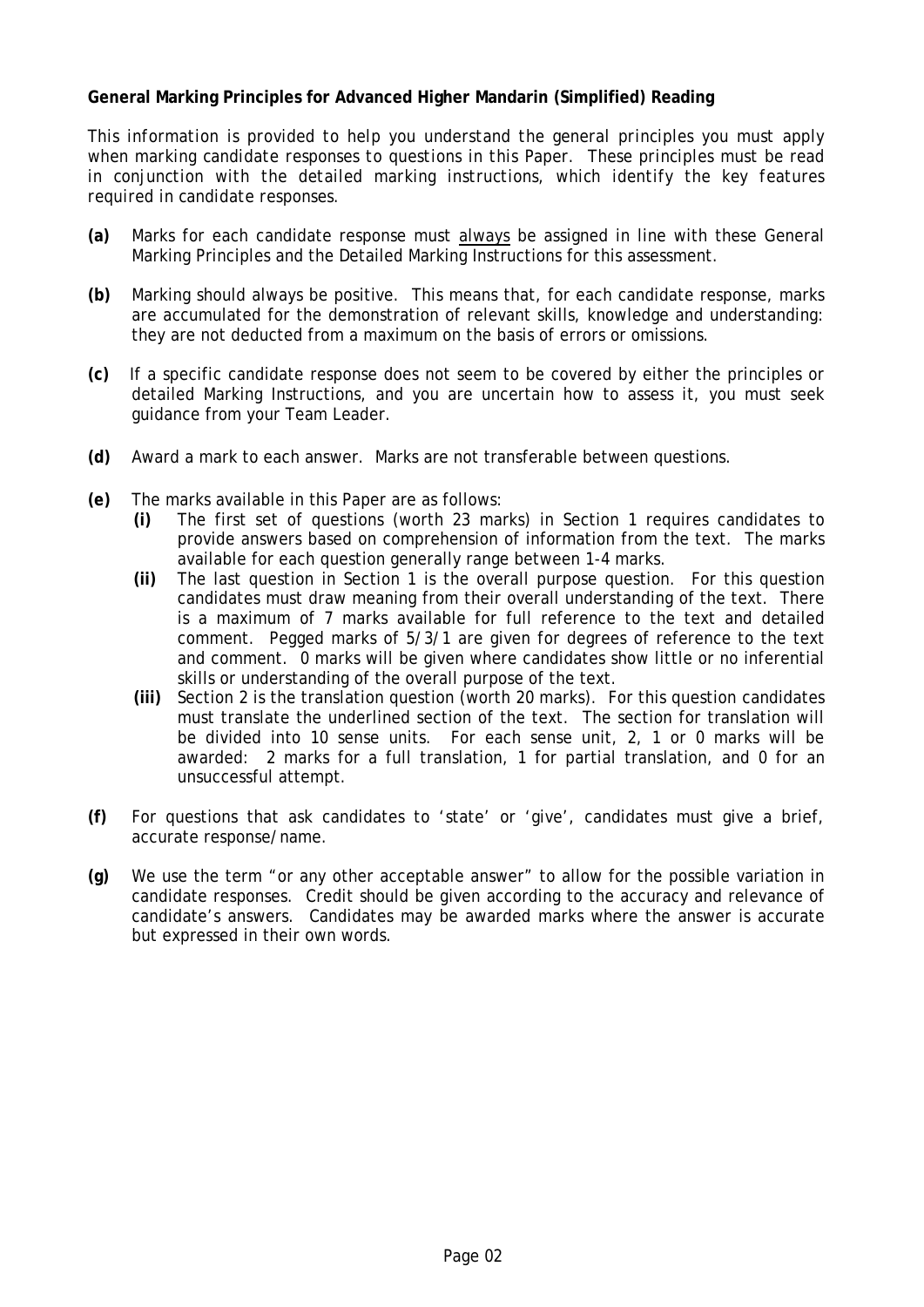### **Detailed Marking Instructions for each Question**

### **Section 1 = Reading**

| Question |     | <b>Expected Answer(s)</b>                                                                                                                                                                                                                                                                                                                                                | Max<br><b>Mark</b> | <b>Unacceptable Answers</b> |
|----------|-----|--------------------------------------------------------------------------------------------------------------------------------------------------------------------------------------------------------------------------------------------------------------------------------------------------------------------------------------------------------------------------|--------------------|-----------------------------|
| 1.       |     | Being with their family<br>$\bullet$<br>Eating more healthily<br>$\bullet$<br>Keeping fit/doing exercise/workout<br>$\bullet$<br>Having a better balance between work and life<br>$\bullet$<br>Managing family finances/money well<br>$\bullet$<br>(Any 4 from 5)                                                                                                        | 4                  |                             |
| 2.       | (a) | (People hope to get more) advice and support (from<br>$\bullet$<br>family/friends)<br>(People) don't think having money/being rich is the<br>$\bullet$<br>best thing (any more)<br>More than 20% of people indicated that family life<br>$\bullet$<br>has become better<br>17% of people indicated that friendships have<br>$\bullet$<br>become closer<br>(Any 3 from 4) | $\mathbf{3}$       |                             |
|          | (b) | (majority of consumers) have learned how to adjust<br>$\bullet$<br>their family's spending<br>(They are more) willing to spend time/money on<br>$\bullet$<br>family life<br>43% of British people want to spend time with their<br>$\bullet$<br>family<br>They don't want to go out to spend money<br>$\bullet$<br>(Any 2 from 4)                                        | $\overline{2}$     |                             |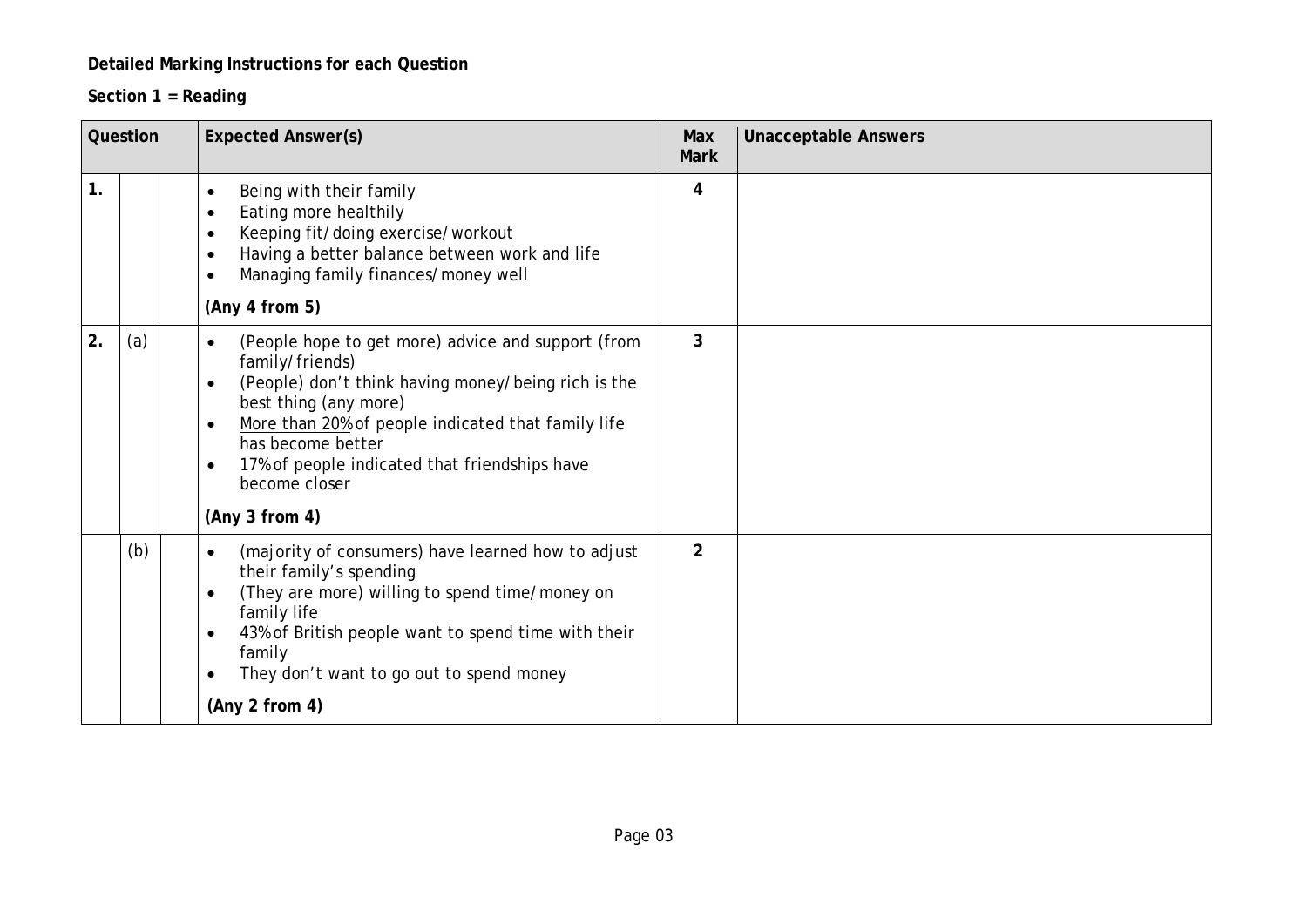|    | Question         |     | <b>Expected Answer(s)</b>                                                                                                                                                                                         |                | <b>Unacceptable Answers</b> |
|----|------------------|-----|-------------------------------------------------------------------------------------------------------------------------------------------------------------------------------------------------------------------|----------------|-----------------------------|
| 3. | (a)              |     | More and more people like cooking/ baking at home<br>(Many) people spend money on their gardens/interior<br>$\bullet$<br>renovation<br>The number of people going out for drinks has<br>reduced<br>(Any 2 from 3) |                |                             |
|    | (b)              |     | Sales of dining furniture down by 5%<br>$\bullet$<br>More and more people (choose to) eat in front of the<br>TV/don't eat at the dining table (together)                                                          | $\overline{2}$ | sit in front of TV          |
|    | (c)              | (i) | (Many) people chose to have domestic holidays/at<br>$\bullet$<br>home/in their own country                                                                                                                        |                |                             |
|    | (i)<br>$\bullet$ |     | (More) people go abroad and spend (more) money                                                                                                                                                                    | 1              |                             |
| 4. |                  |     | In order to save money, (many) people/consumers<br>$\bullet$<br>started shopping in charity shops,<br>This increased the income of the charity which<br>$\bullet$<br>helped more people                           | $\overline{2}$ |                             |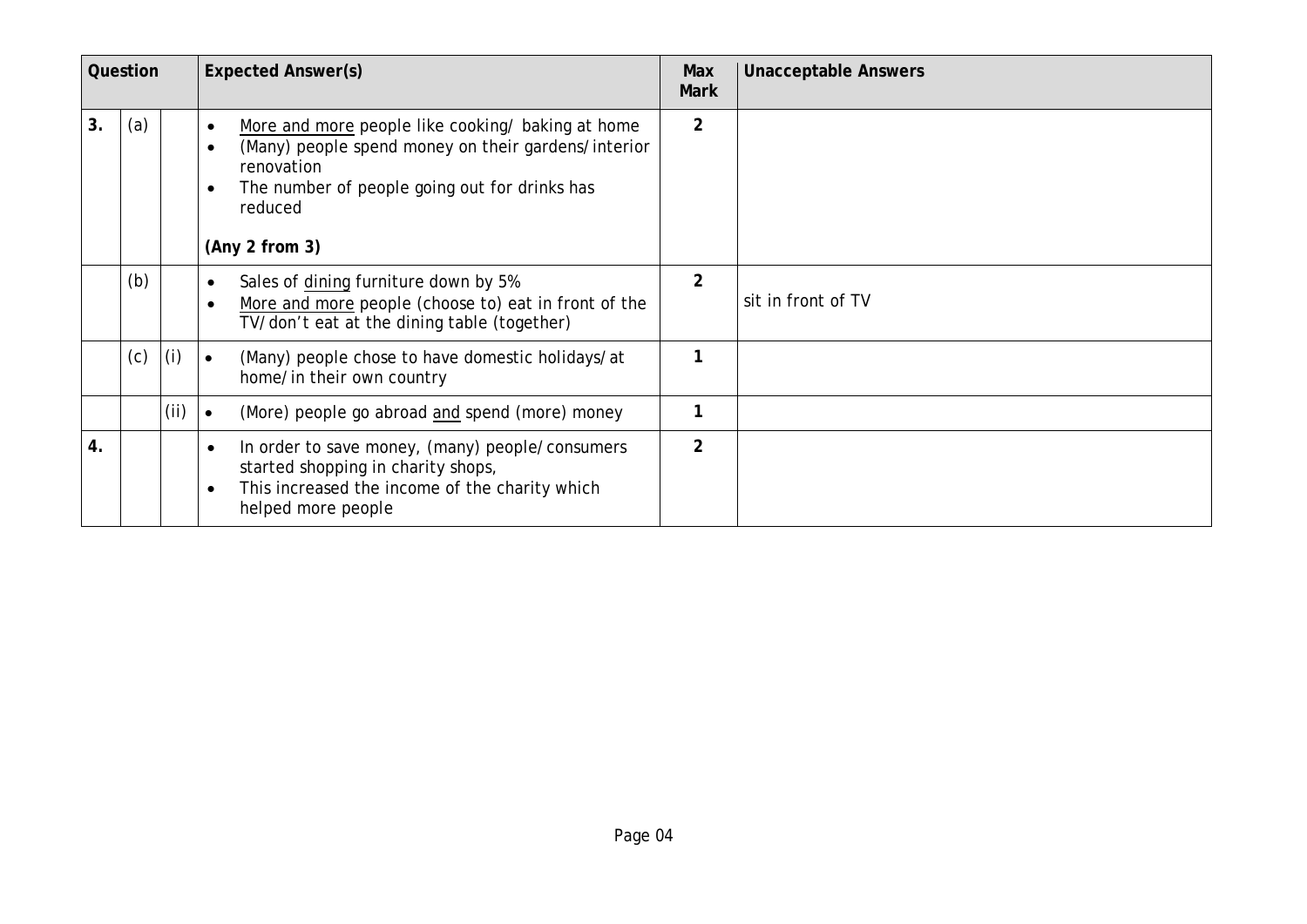|    | Question |  | <b>Expected Answer(s)</b>                                                                                                                                                                                                                                                                                                                                                                                                                                                                                                               | Max<br><b>Mark</b> | <b>Unacceptable Answers</b> |
|----|----------|--|-----------------------------------------------------------------------------------------------------------------------------------------------------------------------------------------------------------------------------------------------------------------------------------------------------------------------------------------------------------------------------------------------------------------------------------------------------------------------------------------------------------------------------------------|--------------------|-----------------------------|
| 5. | (a)      |  | They were (still) optimistic<br>$\bullet$<br>They believed with hard work they could succeed<br>They had the same chance/opportunity as anybody<br>else/more chance/opportunity than others<br>(Any 2 from 3)                                                                                                                                                                                                                                                                                                                           | $\overline{2}$     |                             |
|    | (b)      |  | Under normal circumstances, people's sense of<br>$\bullet$<br>satisfaction should have decreased (because of the<br>economic recession)<br>(However, the survey shows that) one fifth of British<br>$\bullet$<br>people felt their family relationships became closer<br>They became more optimistic/positive about getting<br>a job<br>(The survey shows) that in fact British people's sense<br>of satisfaction was even higher than before the<br>recession<br>Britain is one of the happiest nations in the world<br>(Any 4 from 5) | 4                  |                             |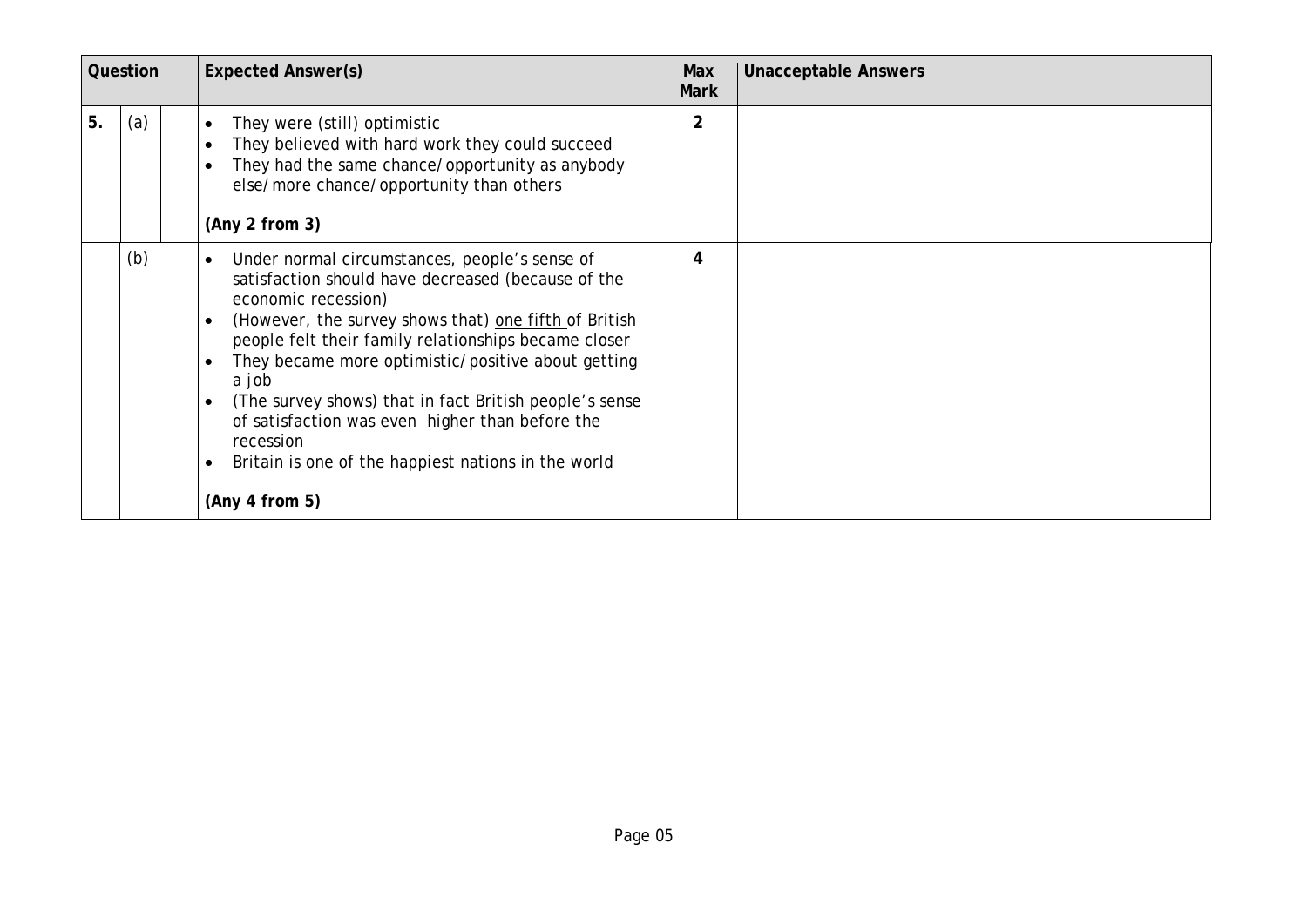| Question | <b>Expected Answer(s)</b>                                                                                                                                                                                                                                                                                                                                                                                                                                                                                                                                                                                                                                                                                                                                                                                                                                                                                                                                                                               | Max<br><b>Mark</b> | <b>Additional Guidance</b>                                                                                                                                                                                                                                                                                                                                                                                                                                                                                                                                                                                                                                                                                                                                                                                                                                           |
|----------|---------------------------------------------------------------------------------------------------------------------------------------------------------------------------------------------------------------------------------------------------------------------------------------------------------------------------------------------------------------------------------------------------------------------------------------------------------------------------------------------------------------------------------------------------------------------------------------------------------------------------------------------------------------------------------------------------------------------------------------------------------------------------------------------------------------------------------------------------------------------------------------------------------------------------------------------------------------------------------------------------------|--------------------|----------------------------------------------------------------------------------------------------------------------------------------------------------------------------------------------------------------------------------------------------------------------------------------------------------------------------------------------------------------------------------------------------------------------------------------------------------------------------------------------------------------------------------------------------------------------------------------------------------------------------------------------------------------------------------------------------------------------------------------------------------------------------------------------------------------------------------------------------------------------|
| 6.       | The writer's purpose is to reflect on how British people's<br>lives have been impacted by the economic recession.<br>Surprisingly, the writer is able to highlight a<br>number of positives resulting from the economic<br>recession, such as closer family relationships,<br>better management of family budgets and<br>healthier lifestyles.<br>There has been a growth in thinking about the<br>$\bullet$<br>needs of others, shown by the increasing desire to<br>take part in charitable activities.<br>The writer details a large number of facts to<br>$\bullet$<br>support his/her argument.<br>There is extensive use of comparisons.<br>The writer uses a variety of headings to inform<br>about different aspects of the topic.<br>The writer uses statistics to effectively illustrate<br>how lives have been positively affected by the<br>economic recession.<br>The tone of the article is formal which gives<br>$\bullet$<br>added impetus to the opinions expressed in the<br>article. | 7                  | <b>Pegged Marks</b><br>Criteria<br>The candidate provides a<br>clear, concise and reflective<br>answer, drawing inferences<br>which are entirely<br>appropriate, analytical and<br>which demonstrate a<br><b>OR</b><br>sophisticated and accurate<br>reading of the text. The<br>answer clearly relates to the<br>advice given in the Expected<br>answers column, or any<br>other equally appropriate<br>response.<br>The candidate provides an<br>answer which may contain<br>some degree of misreading,<br>but which offers evidence of<br>appropriate inferencing<br>3<br><b>OR</b><br>skills. The candidate may,<br>however, tend to supply<br>information from the text<br>with little attempt to draw<br>inferences.<br>The candidate's answer<br>simply provides information<br>to be found in the text with<br>$\Omega$<br>no attempt to draw<br>inferences. |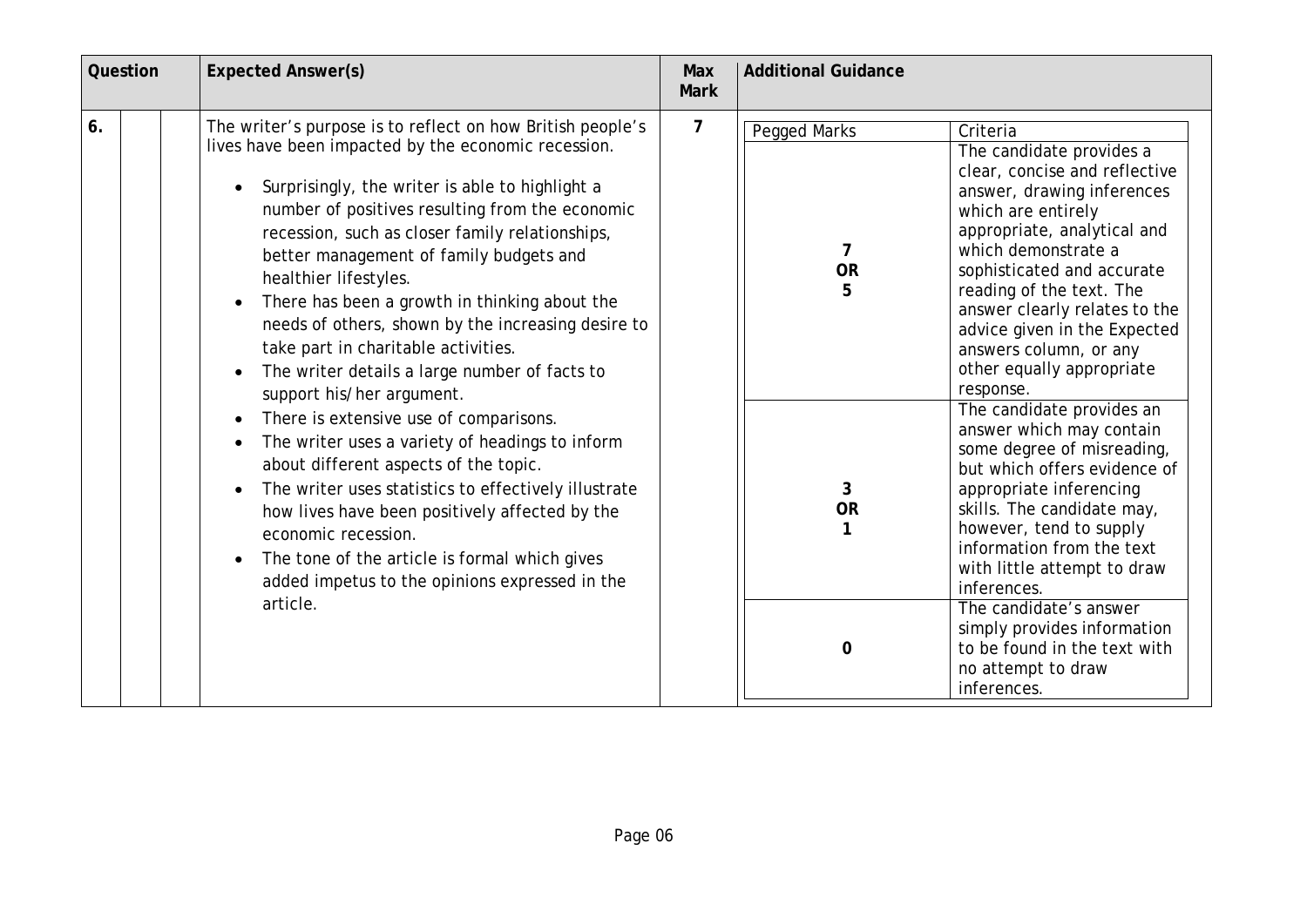### **Section 2 - Translation**

| Question |  | <b>Expected Response(s)</b>                                                                                                    | <b>Max</b><br><b>Mark</b> | <b>Additional Guidance</b>                                                                                                                                                                                                                                                                                                                                                                                                                                                                                                                                                                                                                                                                                                                                                                                                                                                         |
|----------|--|--------------------------------------------------------------------------------------------------------------------------------|---------------------------|------------------------------------------------------------------------------------------------------------------------------------------------------------------------------------------------------------------------------------------------------------------------------------------------------------------------------------------------------------------------------------------------------------------------------------------------------------------------------------------------------------------------------------------------------------------------------------------------------------------------------------------------------------------------------------------------------------------------------------------------------------------------------------------------------------------------------------------------------------------------------------|
|          |  | Translation<br>Translate the underlined section into English: (lines 28-33)<br>根据调查,经济衰退,让英国人变得更和平<br>、他们大多数的人都仍然希望参与慈善活<br>动。 | 20                        | The translation into English is allocated 20 marks. The text<br>for translation will be divided into a number of sense units.<br>Each sense unit is worth 2 marks, which will be awarded<br>according to the quality and accuracy of the translation<br>into English. In assessing the candidate's performance, the<br>descriptions detailed below will be used. Each sense unit<br>will be awarded one of the marks shown.<br>$2 - Good:$<br>Essential information and relevant details are understood<br>and conveyed clearly and accurately, with appropriate use<br>of English<br>1 - Satisfactory:<br>Essential information is understood and conveyed clearly<br>and comprehensibly, although some of the details may be<br>translated in an imprecise or inaccurate manner. The key<br>message is conveyed in spite of inaccuracies and<br>weaknesses in the use of English |
|          |  |                                                                                                                                |                           | 0 - Unsatisfactory:<br>The candidate fails to demonstrate sufficient understanding<br>of the essential information.                                                                                                                                                                                                                                                                                                                                                                                                                                                                                                                                                                                                                                                                                                                                                                |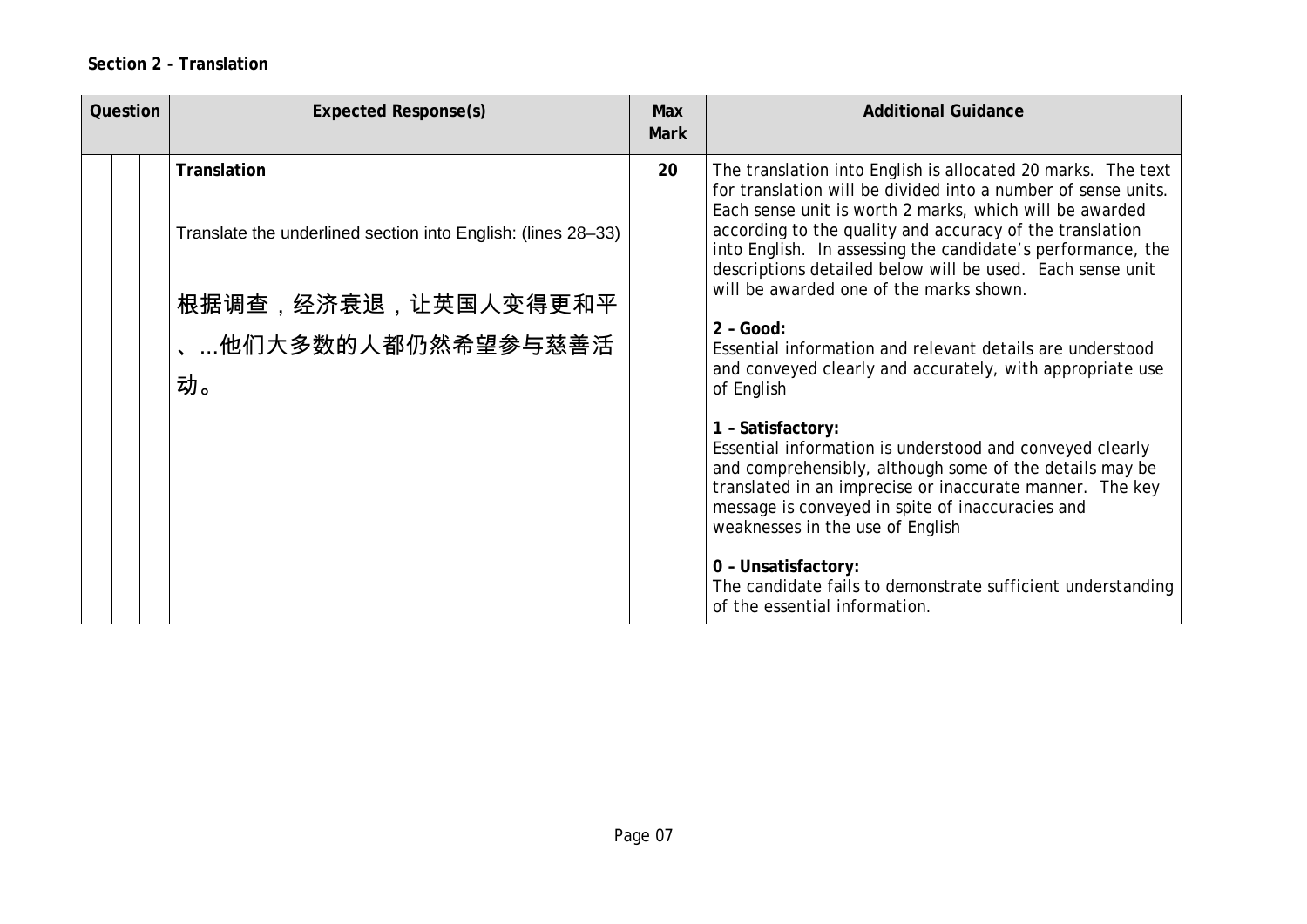| Question | <b>Text</b>         | Good - $2$                                                                | Satisfactory - 1 | Unsatisfactory - 0 |
|----------|---------------------|---------------------------------------------------------------------------|------------------|--------------------|
| 7.       | 根据调查,经济衰退           | According to the survey, the<br>economic recession                        |                  |                    |
|          | 让英国人变得更和平、善<br>良,   | has made British people more<br>peaceful and kind.                        |                  |                    |
|          | 知道怎么照顾自己和别<br>人。    | They know how to look after<br>themselves and others.                     |                  |                    |
|          | 他们不但变得更关心自<br>己,    | Not only have they become<br>more caring of themselves,                   |                  |                    |
|          | 很多英国人,特别是年轻<br>人,   | many British people,<br>especially young people,                          |                  |                    |
|          | 都表示要参与慈善活动。         | indicated that they wanted to<br>participate in charitable<br>activities. |                  |                    |
|          | 而55岁以上的很多人          | And many people over 55<br>years of age,                                  |                  |                    |
|          | 除了有各种各样的丰富生<br>活以外, | apart from having a rich and<br>varied life,                              |                  |                    |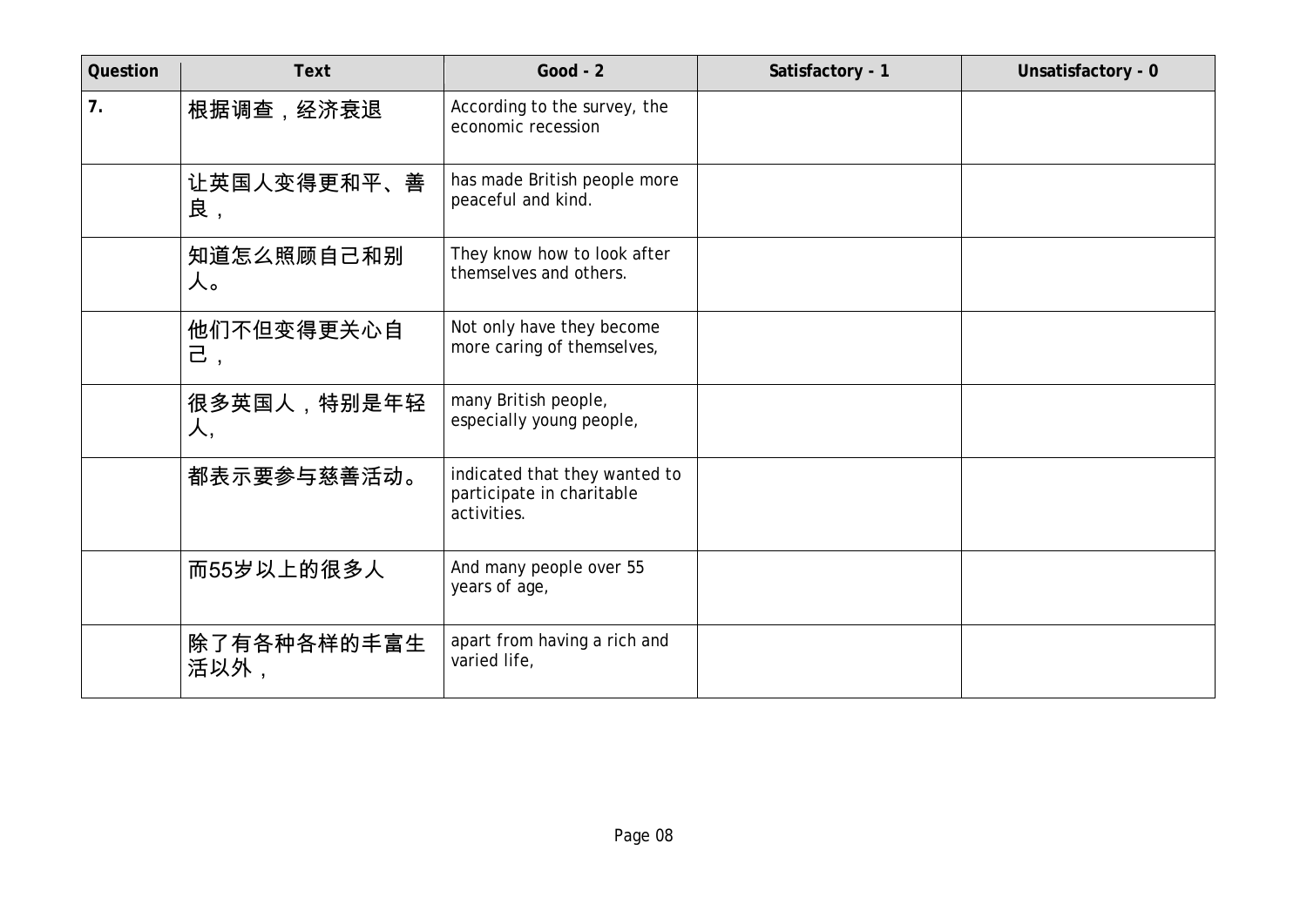| Question | Text                    | Good - $2$                                                                             | Satisfactory - 1 | Unsatisfactory - 0 |
|----------|-------------------------|----------------------------------------------------------------------------------------|------------------|--------------------|
|          | 比如学电脑、音乐、外语<br>等等       | such as learning about<br>computers, music and foreign<br>languages,                   |                  |                    |
|          | 他们大多数的人仍然都希<br>望参与慈善活动。 | still hope for the most part to<br>be able to participate in<br>charitable activities. |                  |                    |

**[END OF MARKING INSTRUCTIONS]**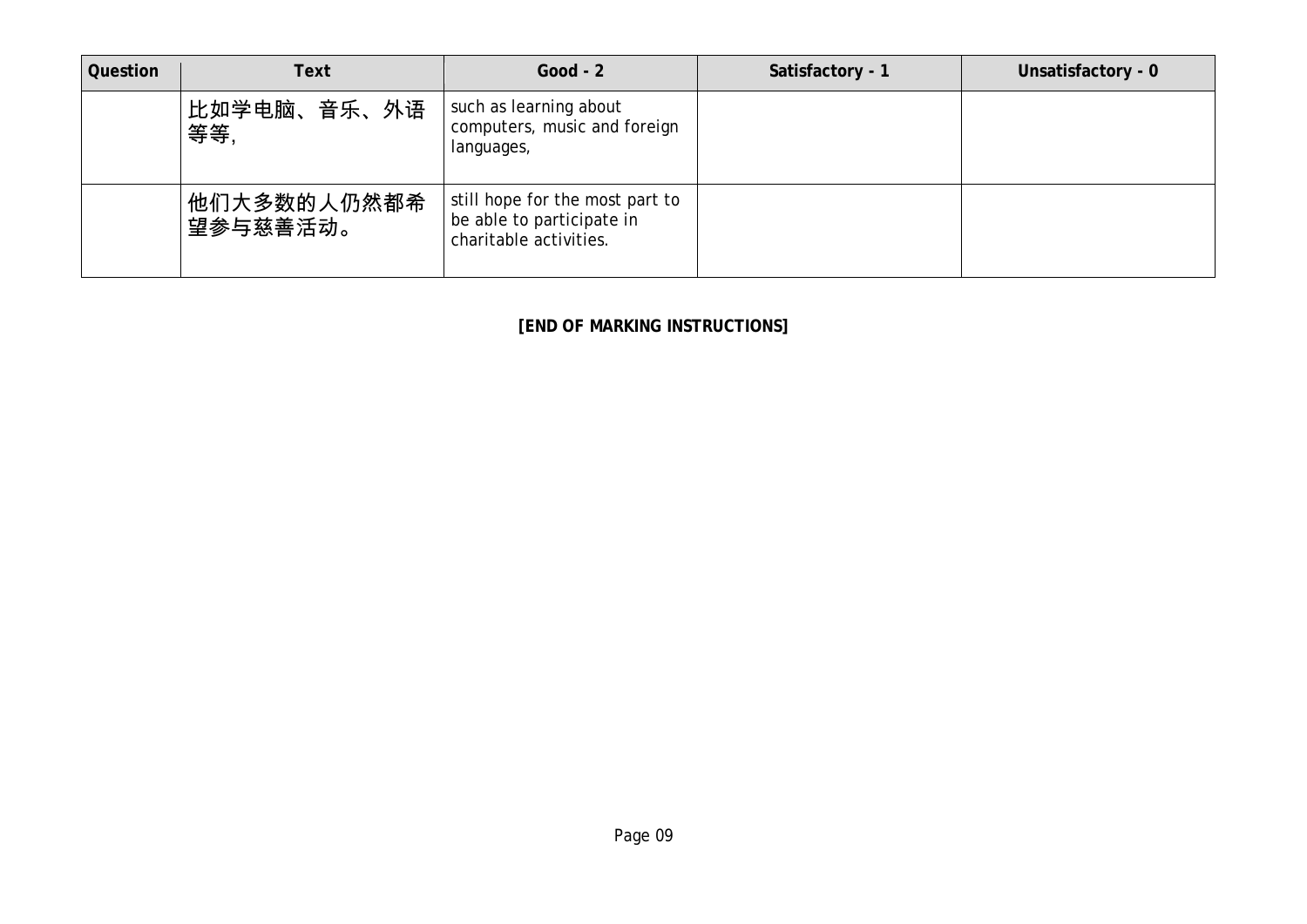

# **2016 Mandarin (Simplified)**

# **Advanced Higher – Listening and Discursive Writing**

# **Finalised Marking Instructions**

#### © Scottish Qualifications Authority 2016

The information in this publication may be reproduced to support SQA qualifications only on a non-commercial basis. If it is to be used for any other purposes written permission must be obtained from SQA's NQ Assessment team.

Where the publication includes materials from sources other than SQA (secondary copyright), this material should only be reproduced for the purposes of examination or assessment. If it needs to be reproduced for any other purpose it is the centre's responsibility to obtain the necessary copyright clearance. SQA's NQ Assessment team may be able to direct you to the secondary sources.

These Marking Instructions have been prepared by Examination Teams for use by SQA Appointed Markers when marking External Course Assessments. This publication must not be reproduced for commercial or trade purposes.

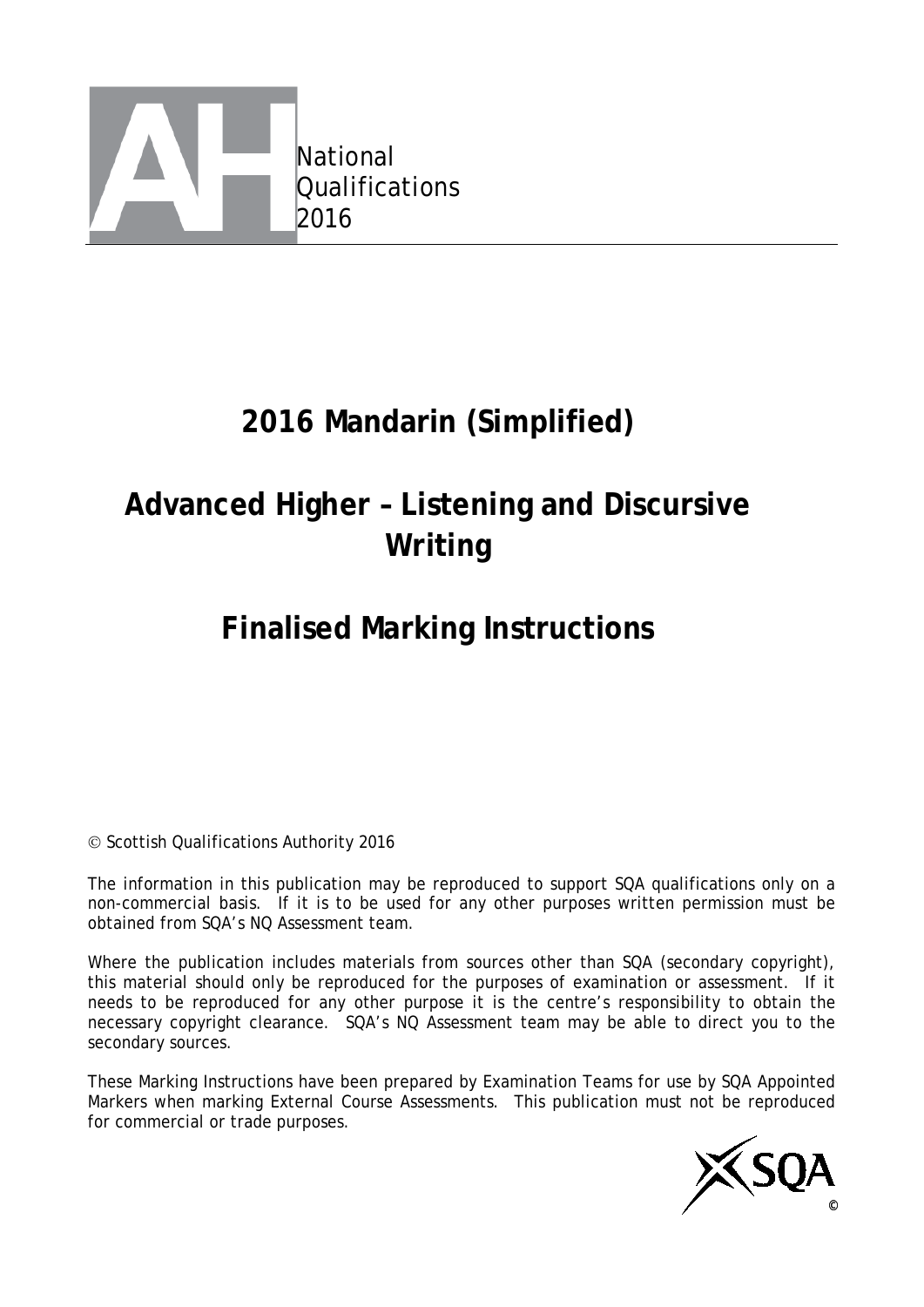#### **General Marking Principles for Advanced Higher Mandarin (Simplified) Listening**

*This information is provided to help you understand the general principles you must apply when marking candidate responses to questions in this Paper. These principles must be read in conjunction with the detailed marking instructions, which identify the key features required in candidate responses.* 

- **(a)** Marks for each candidate response must always be assigned in line with these General Marking Principles and the Detailed Marking Instructions for this assessment.
- **(b)** Marking should always be positive. This means that, for each candidate response, marks are accumulated for the demonstration of relevant skills, knowledge and understanding: they are not deducted from a maximum on the basis of errors or omissions.
- **(c)** If a specific candidate response does not seem to be covered by either the principles or detailed Marking Instructions, and you are uncertain how to assess it, you must seek guidance from your Team Leader.
- **(d)** Award a mark to each answer. Marks are not transferable between questions and the answers for each question must come from the Item.
- **(e)** The marks available in this Paper are as follows:
	- **(i)** The first set of questions from Item 1 (worth 9 marks) and all questions from Item 2 require candidates to provide answers based on comprehension of information from the passage. The marks available for each question generally range between 1-3 marks.
	- **(ii)** The last question from Item 1 is the overall purpose question worth 1 mark. This is always a supported question. In this paper three answer options are given. The candidate writes their chosen option in the answer booklet. Where a candidate writes two or all three options award zero marks.
- **(f)** For questions that ask candidates to 'state' or 'give**'**, candidates must give a brief, accurate response/name.
- **(g)** The Marking Instructions indicate the essential idea that a candidate should provide for each answer. We use the term "or any other acceptable answer" to allow for the possible variation in candidate responses. Credit should be given according to the accuracy and relevance of candidate's answers. Candidates may be awarded marks where the answer is accurate but expressed in their own words.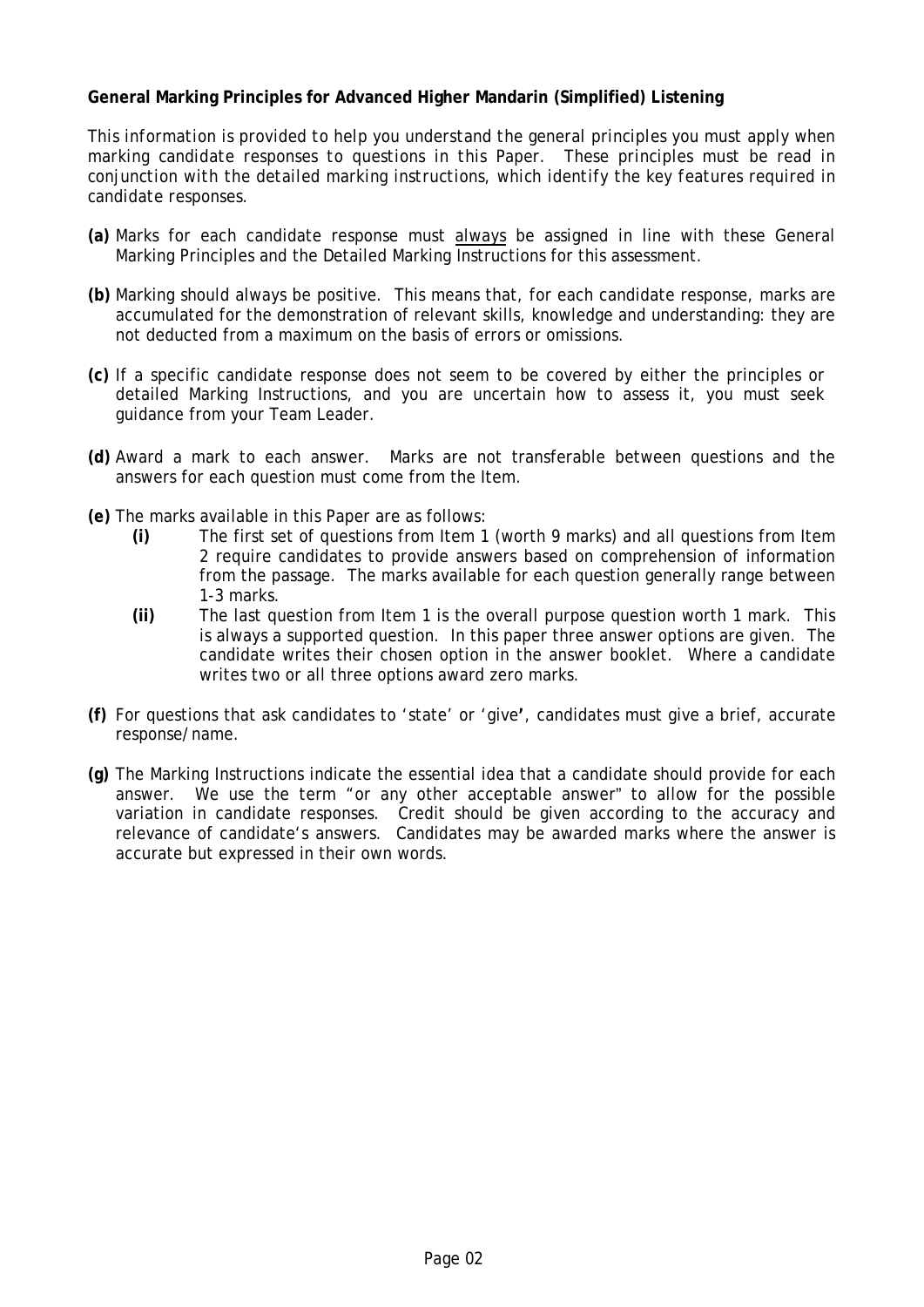### **Detailed Marking Instructions for each Question - Listening**

#### **Item 1**

| Question |     |     | <b>Expected Answer (s)</b>                                                                                                                                                 | <b>Max</b><br><b>Mark</b> | Unacceptable answers |
|----------|-----|-----|----------------------------------------------------------------------------------------------------------------------------------------------------------------------------|---------------------------|----------------------|
| 1.       | (a) |     | 65%<br>$\bullet$                                                                                                                                                           |                           |                      |
|          | (b) |     | Wages are not high/are low<br>$\bullet$                                                                                                                                    |                           |                      |
|          | (c) |     | It provides pocket money<br>They have the opportunity to travel<br>They can gain work experience<br>(some people) can learn Chinese while they work<br>(Any 3 from 4)      | 3                         |                      |
|          | (d) |     | They need to have (over) 5 years of (teaching) experience<br>$\bullet$                                                                                                     |                           |                      |
|          | (e) | (i) | There are not enough foreign teachers/too many schools<br>$\bullet$<br>need foreign teachers<br>So schools (would) have to employ (foreign) teachers<br>without experience | $\overline{2}$            |                      |
|          |     | (i) | (Learning English) is very important<br>Their children should learn from/with foreign teachers<br>(Any 1 from 2)                                                           |                           |                      |
|          | (f) |     | 1 - To stress the importance of using English native<br>$\bullet$<br>speakers to teach the subject                                                                         |                           |                      |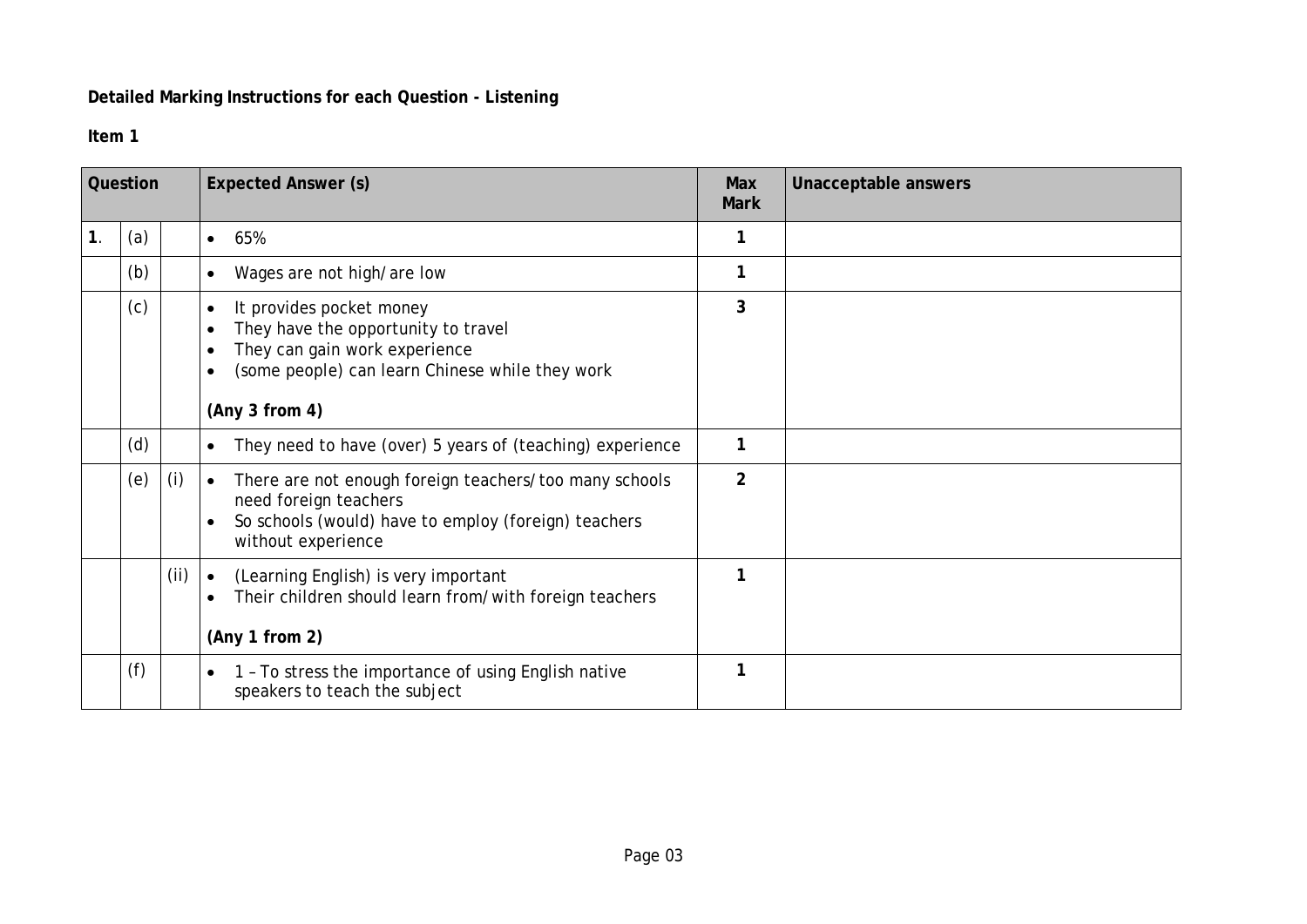### **Item 2**

| Question |     | <b>Expected Answer (s)</b>                                                                                                                                                                                                                                                                 | Max<br><b>Mark</b> | Unacceptable answers |
|----------|-----|--------------------------------------------------------------------------------------------------------------------------------------------------------------------------------------------------------------------------------------------------------------------------------------------|--------------------|----------------------|
| 2.       | (a) | At secondary school/7 years ago<br>$\bullet$                                                                                                                                                                                                                                               |                    |                      |
|          | (b) | They like to experience Chinese food and culture<br>They like to communicate (with Chinese people)<br>China's economy is developing (more) quickly<br>Easier to find work there<br>(Any 3 from 4)                                                                                          | 3                  |                      |
|          | (c) | Not being able to speak (fluent) Mandarin/Chinese<br>$\bullet$<br>Not having a (suitable) profession/specialism/skills<br>Not willing to stay (in China) for a long period of time<br>Need to compete with Chinese students/graduates (who<br>have returned from abroad)<br>(Any 3 from 4) | 3                  |                      |
|          | (d) | They can communicate (more easily) with foreign<br>companies<br>Get on better with colleagues<br>Understand different styles of management<br>$\bullet$<br>(Any 2 from 3)                                                                                                                  | $\overline{2}$     |                      |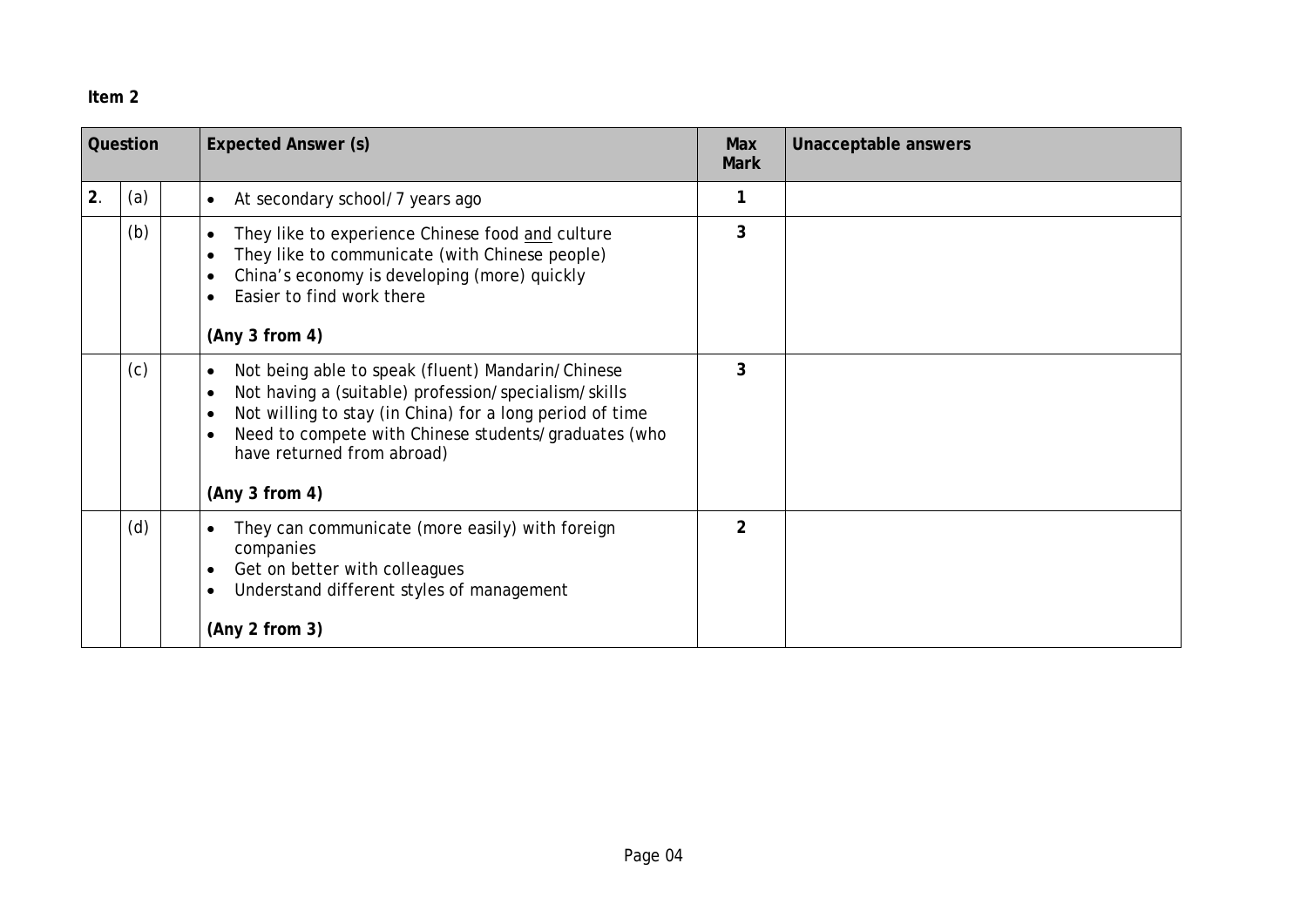| Question |     | <b>Expected Answer (s)</b>                                                                                                                                                                                                                                  | <b>Max</b><br><b>Mark</b> | Unacceptable answers |
|----------|-----|-------------------------------------------------------------------------------------------------------------------------------------------------------------------------------------------------------------------------------------------------------------|---------------------------|----------------------|
|          | (e) | To have fulfilling/rich/varied work experience<br>$\bullet$<br>To have their CV in Chinese (so companies can understand<br>you more)<br>To have good connections/relationships/contacts<br>(is important)<br>To be patient (is important)<br>(Any 3 from 4) | 3                         |                      |
|          | (f) | Used to be a French teacher<br>$\bullet$<br>He worked in a canteen/restaurant<br>He was (still) happy<br>He travelled to many places in China (when he had time)<br>Made many Chinese friends<br>(Any 3 from 5)                                             | 3                         |                      |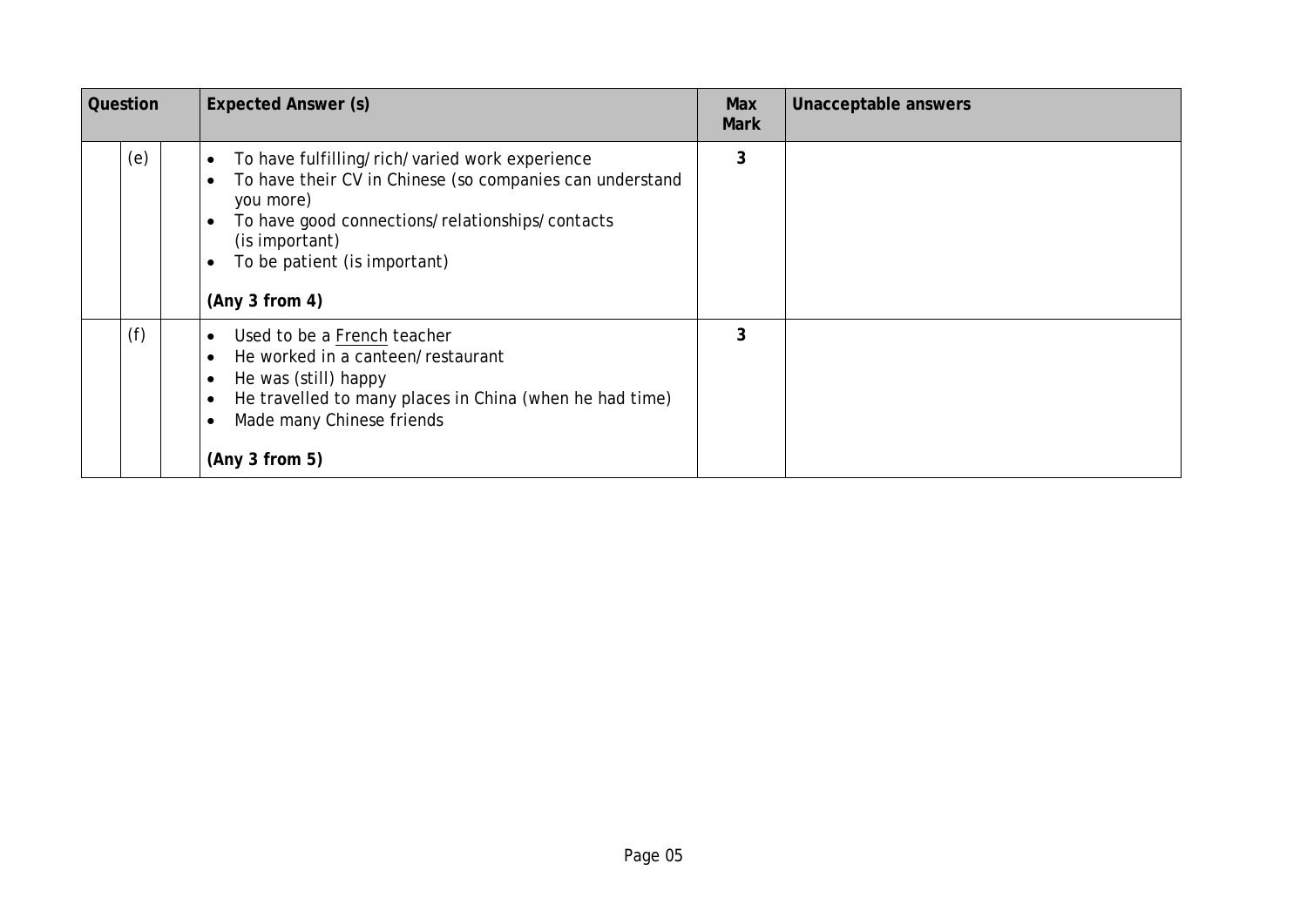| Question | <b>Expected Answer (s)</b>                                                                                                                                                                                                                                                        | Max<br><b>Mark</b> | Unacceptable answers |
|----------|-----------------------------------------------------------------------------------------------------------------------------------------------------------------------------------------------------------------------------------------------------------------------------------|--------------------|----------------------|
| (g)      | Have to help foreign workers to apply for work visa<br>Which is very complicated/troublesome<br>Foreign workers' salaries are higher/more (than Chinese<br>workers')<br>Their Chinese colleagues may not speak English/there<br>could be communication problems<br>(Any 3 from 4) | 3                  |                      |
| (h)      | His salary is lower/less (than in Scotland)<br>Things are getting more expensive/cost of living not cheap<br>Life is not going to be easy (anymore)<br>(Any 2 from 3)                                                                                                             | $\overline{2}$     |                      |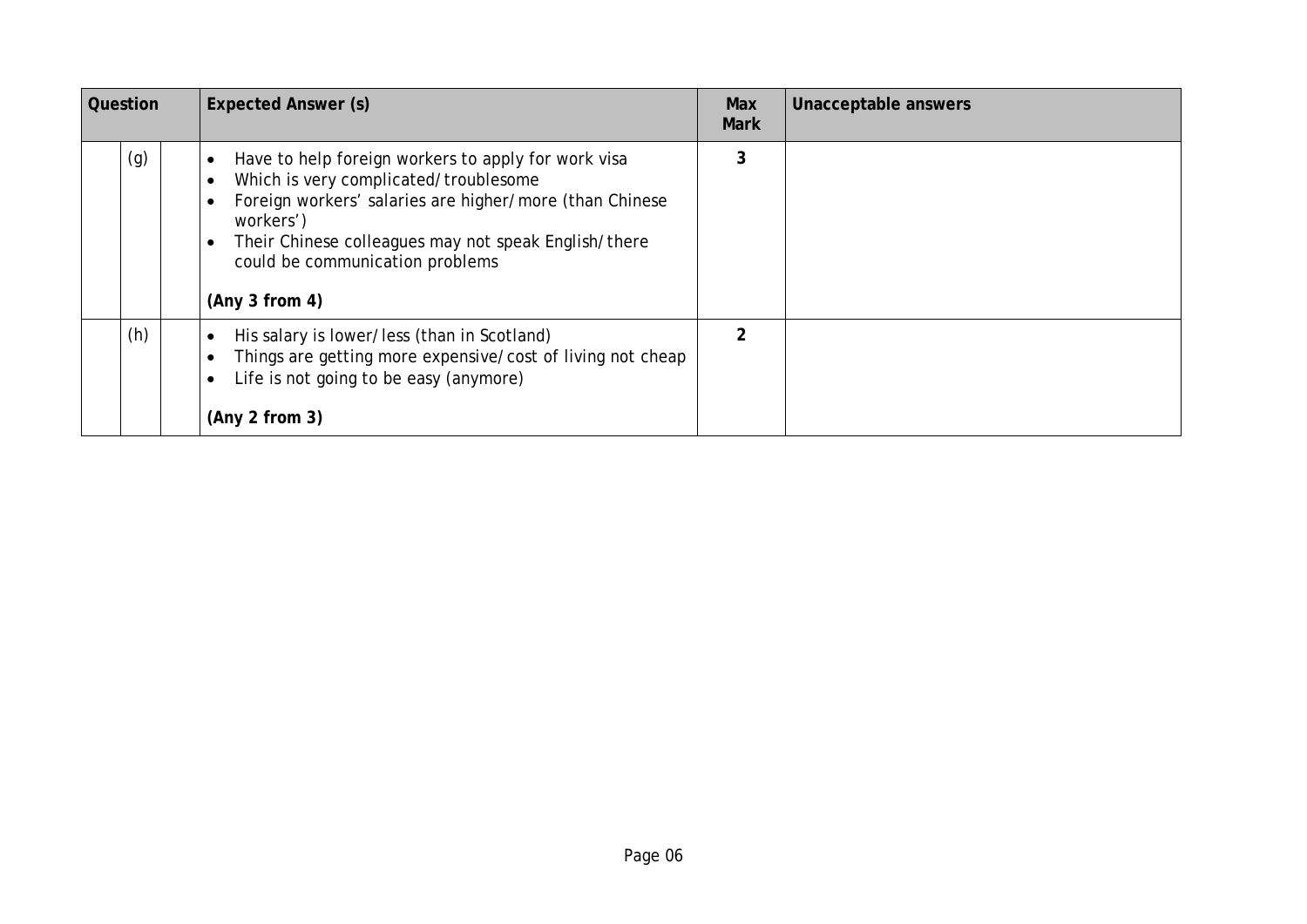#### **General Marking Principles for Advanced Higher Mandarin (Simplified) Discursive Writing**

*This information is provided to help you understand the general principles you must apply when marking candidate responses to questions in this paper. These principles must be read in conjunction with the detailed marking instructions, which identify the key features required in candidate responses.*

- **(a)** Marks for each candidate response must always be assigned in line with these General Marking Principles and the Detailed Marking Instructions for this assessment.
- **(b)** Marking should always be positive. This means that, for each candidate response, marks are accumulated for the demonstration of relevant skills, knowledge and understanding: they are not deducted from a maximum on the basis of errors or omissions.
- **(c)** If a specific candidate response does not seem to be covered by either the principles or detailed Marking Instructions, and you are uncertain how to assess it, you must seek guidance from your Team Leader.
- **(d)** Marking should be holistic. There may be strengths and weaknesses in the piece of writing; markers should focus as far as possible on the strengths, taking account of weaknesses only where they significantly detract from the overall impression.

Three main aspects of the piece of writing should be considered:

- (i) Content
- (ii) Accuracy
- (iii) Language resource variety, range, structures
- **(e)** Using the pegged marks table, the marker should first select the row of the table in which the descriptors most closely match the candidate's piece of writing. Once that row has been identified, the assessor should follow this guidance:
	- If the evidence largely matches the descriptors across all of the aspects of the work, award the higher of the two available marks
	- If the evidence largely matches the descriptors across most of the aspects of the work, award the lower of the two marks available
- **(f)** If markers are in doubt about which of two adjacent rows to select: select the upper row and award the lower pegged mark in that row.
- **(g)** Markers can award the highest pegged mark (40) for writing even if there are minor errors. These should not detract from the overall impression.
- **(h)** Candidates are instructed to write 300-400 characters. The general and detailed marking instructions should be applied even where the length of the piece of writing falls outside this range.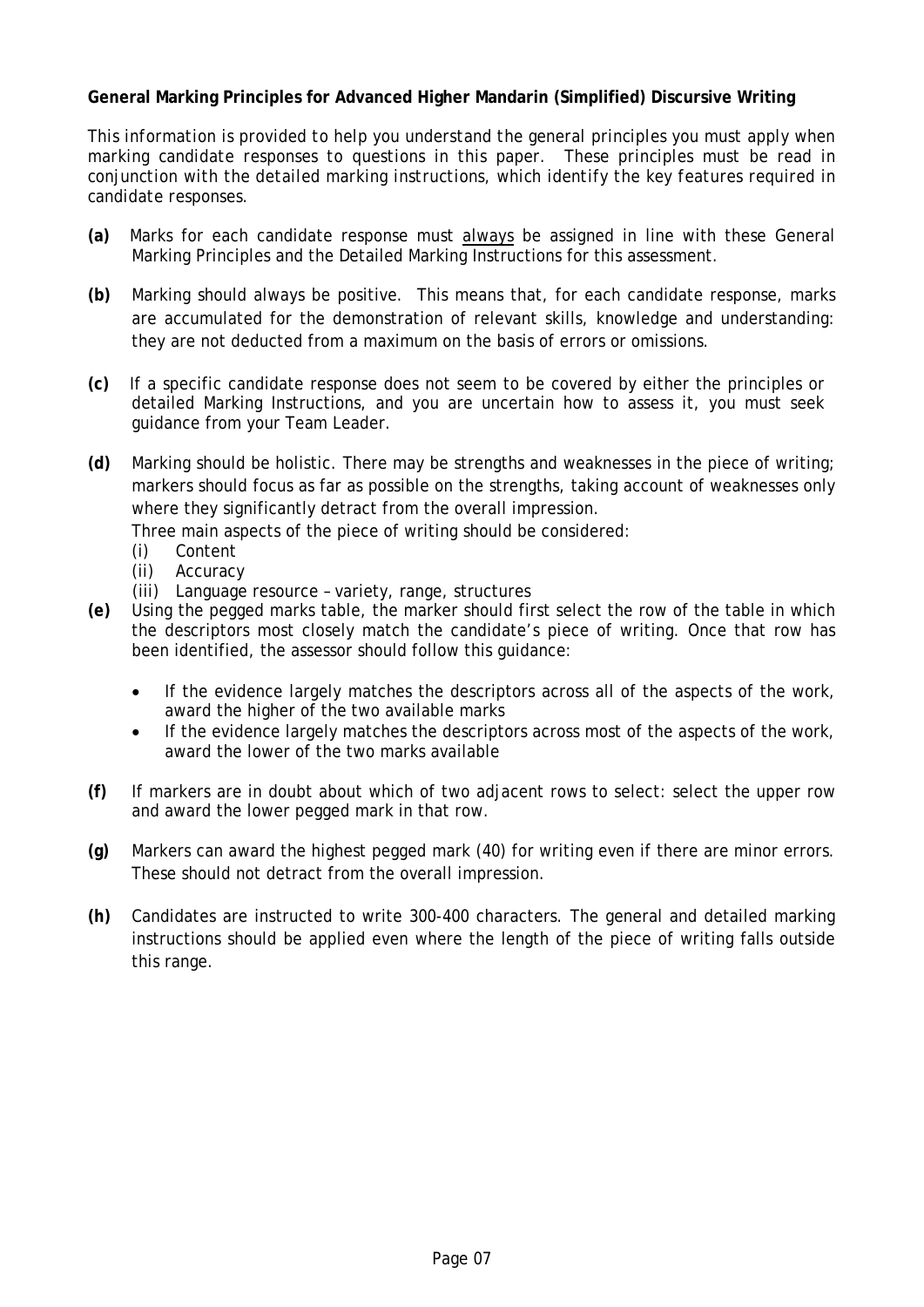### **Detailed Marking Instructions – Discursive Writing**

| <b>Mark</b>           | Content                                                                                                                                                                                                                                                        | Accuracy                                                                                                                                                                                                                                                                                                                                                                                                                                                 | Language resource: variety, range,<br>structures                                                                                                                                                                                                                                                                                                                                                                                                                                                                                                                                                                                                                                                                                                                                                                                                 |
|-----------------------|----------------------------------------------------------------------------------------------------------------------------------------------------------------------------------------------------------------------------------------------------------------|----------------------------------------------------------------------------------------------------------------------------------------------------------------------------------------------------------------------------------------------------------------------------------------------------------------------------------------------------------------------------------------------------------------------------------------------------------|--------------------------------------------------------------------------------------------------------------------------------------------------------------------------------------------------------------------------------------------------------------------------------------------------------------------------------------------------------------------------------------------------------------------------------------------------------------------------------------------------------------------------------------------------------------------------------------------------------------------------------------------------------------------------------------------------------------------------------------------------------------------------------------------------------------------------------------------------|
| 40<br><b>or</b><br>36 | The essay is well structured and all<br>aspects are relevant to the title<br>The topic is addressed fully, in a<br>balanced way<br>Overall this comes over as a<br>comprehensive, competent, well<br>thought-out response to the task<br>which reads naturally | The language is characterised by a high<br>$\bullet$<br>degree of accuracy and may show some<br>flair.<br>A comprehensive range of verbs and<br>$\bullet$<br>characters for tenses is used accurately<br>and tenses are consistent and accurate<br>There is evidence of confident handling<br>$\bullet$<br>of all aspects of grammar and characters<br>written accurately<br>Some minor errors need not detract from<br>the overall very good impression | The language used is mostly complex<br>$\bullet$<br>and sophisticated<br>There is a wide range of structures and<br>vocabulary appropriate to Advanced<br>Higher<br>There is a comprehensive range of<br>verbs/duplicate verb, modal verbs and<br>characters for tenses<br>There is good use of less common<br>adjectives, adverbs, prepositional<br>phrases and, where appropriate, word<br>order<br>A wide range of measure words,<br>possessive and adverbs markers,<br>numerals and particles is used<br>appropriately<br>Some words of time/sequences, words<br>for mood, and personal/<br>demonstrative/interrogative pronouns<br>are used as appropriate<br>The candidate uses co-ordinating<br>conjunctions and subordinate clauses<br>throughout the writing<br>Language flows well and ideas and<br>opinions are expressed effectively |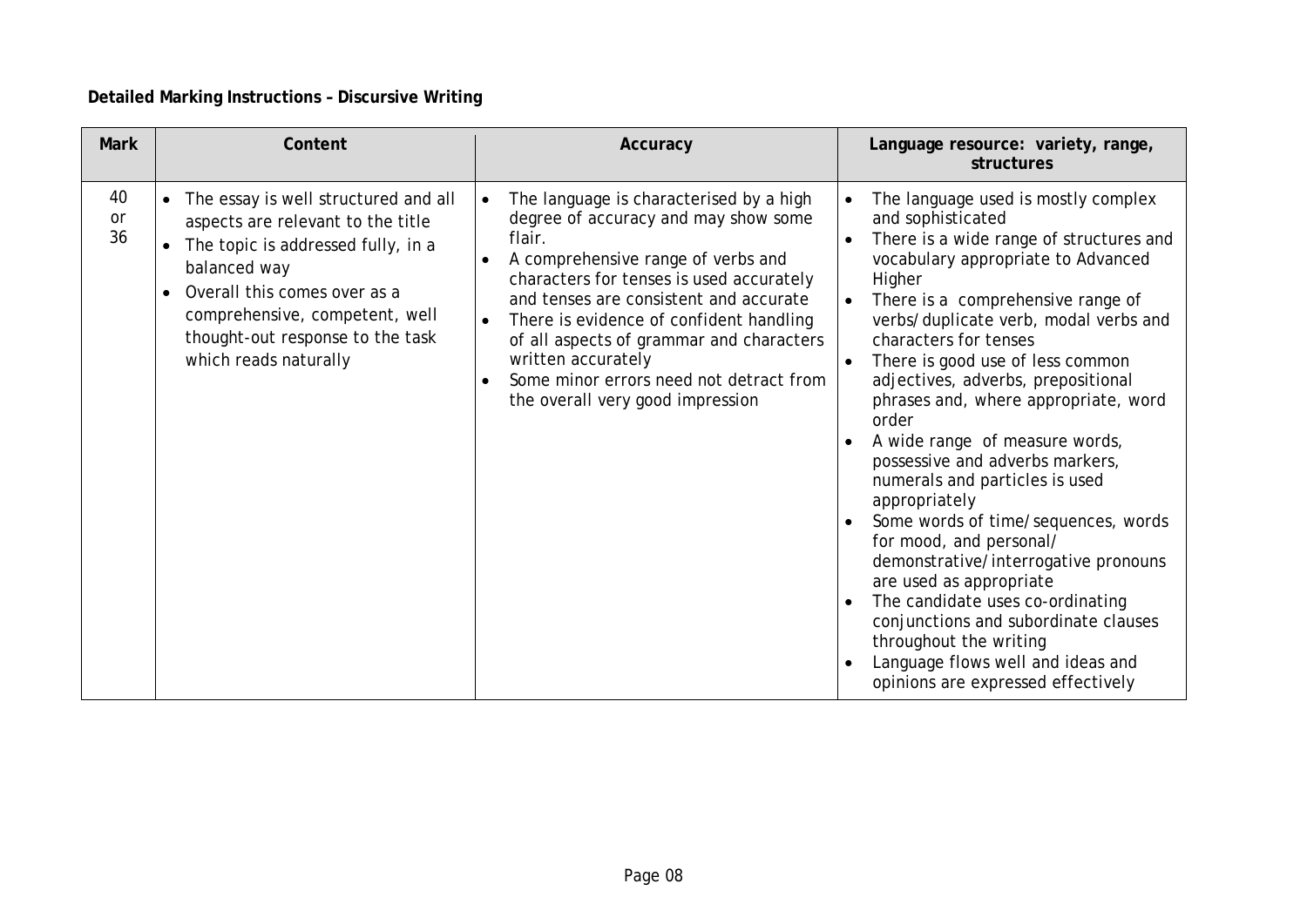| <b>Mark</b>    | Content                                                                                                                                                                 | Accuracy                                                                                                                                                                                                                                                                                                                                                                                | Language resource: variety, range,<br>structures                                                                                                                                                                                                                                                                                                                                                                                                                                                                                                                                                                                                                                                                                                                                               |
|----------------|-------------------------------------------------------------------------------------------------------------------------------------------------------------------------|-----------------------------------------------------------------------------------------------------------------------------------------------------------------------------------------------------------------------------------------------------------------------------------------------------------------------------------------------------------------------------------------|------------------------------------------------------------------------------------------------------------------------------------------------------------------------------------------------------------------------------------------------------------------------------------------------------------------------------------------------------------------------------------------------------------------------------------------------------------------------------------------------------------------------------------------------------------------------------------------------------------------------------------------------------------------------------------------------------------------------------------------------------------------------------------------------|
| 32<br>or<br>28 | The essay has a good sense of<br>structure and most aspects are<br>relevant to the title<br>The topic is addressed well<br>The content is clear and well<br>thought out | The language is clearly comprehensible<br>throughout and fairly free of serious<br>errors in areas appropriate to Advanced<br>Higher.<br>A range of verbs is used accurately and<br>tenses are generally consistent and<br>accurate<br>Other parts of speech are used<br>accurately<br>There are few serious errors in lines<br>and/or strokes and/or radicals of Chinese<br>characters | The language used is generally complex<br>and sophisticated<br>Contains a reasonable range of<br>$\bullet$<br>vocabulary and structures appropriate<br>to Advanced Higher<br>The candidate uses a range of<br>$\bullet$<br>verbs/duplicate verb, modal verbs and<br>characters for tenses<br>There will be variety in the verbs used<br>and the candidate generally uses a<br>different verb in each sentence<br>Quite a lot of accurate measure words<br>$\bullet$<br>are used as appropriate<br>Some possessive markers, numerals<br>and particles are used appropriately<br>Most of the more complex sentences<br>use co-ordinating conjunctions and<br>there may also be examples of<br>subordinating conjunctions where<br>appropriate<br>Ideas and opinions are expressed<br>effectively |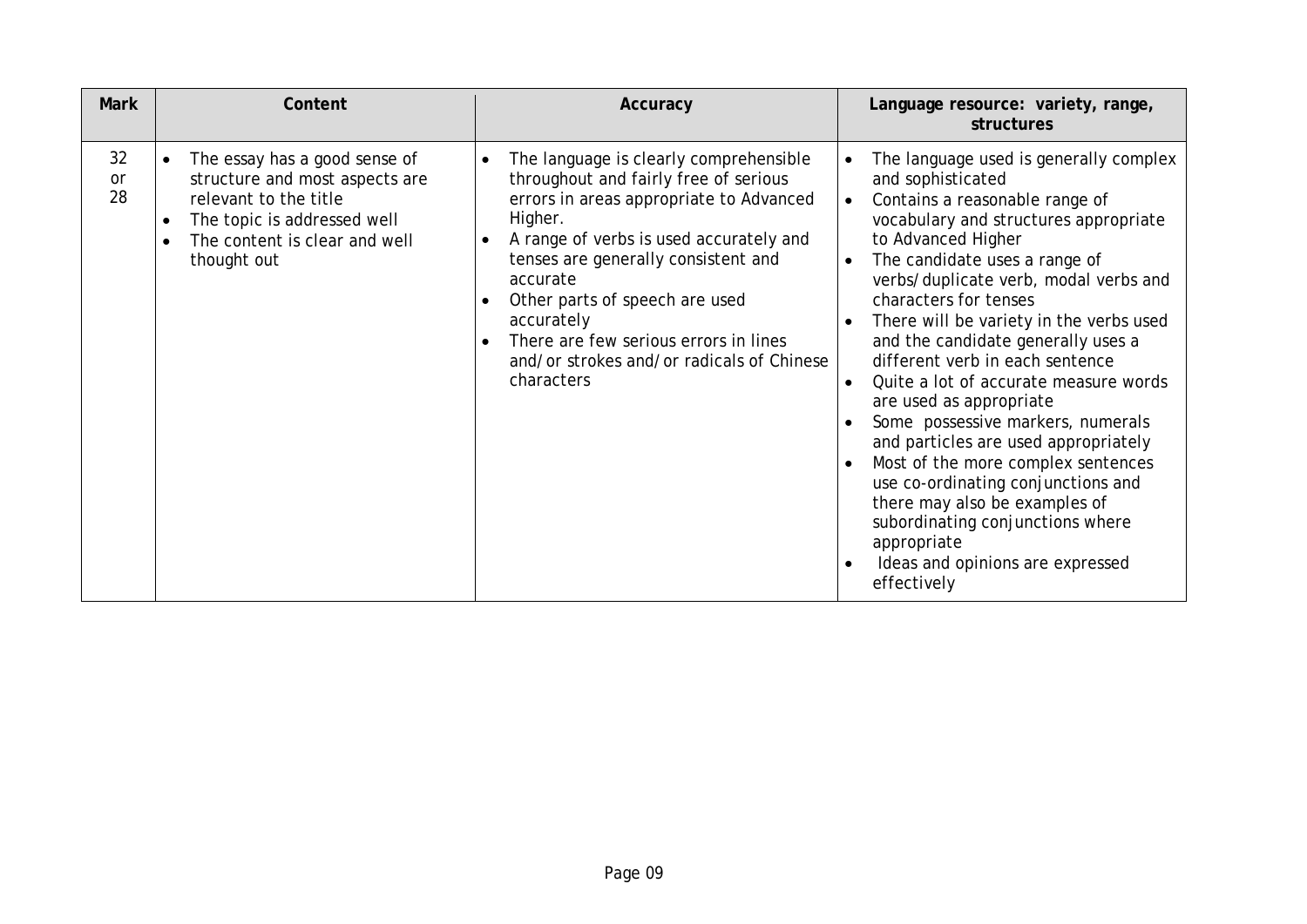| <b>Mark</b>    | Content                                                                                                                                                           | Accuracy                                                                                                                                                                                                                                                                                                                                                                                                                                                                                                                                                                                                          | Language resource: variety, range,<br>structures                                                                                                                                                                                                                                                                                                                                                                                              |
|----------------|-------------------------------------------------------------------------------------------------------------------------------------------------------------------|-------------------------------------------------------------------------------------------------------------------------------------------------------------------------------------------------------------------------------------------------------------------------------------------------------------------------------------------------------------------------------------------------------------------------------------------------------------------------------------------------------------------------------------------------------------------------------------------------------------------|-----------------------------------------------------------------------------------------------------------------------------------------------------------------------------------------------------------------------------------------------------------------------------------------------------------------------------------------------------------------------------------------------------------------------------------------------|
| 24<br>0r<br>20 | The essay has some sense of<br>structure and most aspects have<br>some relevance to the title<br>The topic is addressed adequately<br>The content is mostly clear | The language may be mostly accurate.<br>However, in places, where the candidate<br>attempts to use detailed and complex<br>language, this may be less successful<br>Characters are generally correct<br>The verbs are generally correct, but basic $\cdot$<br>Spelling and punctuation are generally<br>correct but<br>There may be a few errors in some parts<br>of speech - personal pronouns, gender of<br>nouns, singular/plural forms of nouns,<br>possessive/adverb markers<br>Overall, there is more correct than<br>incorrect and there is the impression that $\cdot$<br>the candidate can handle tenses | There are some examples of complex<br>and sophisticated language<br>Contains a reasonable range of<br>vocabulary and structures appropriate<br>to Advanced Higher<br>There is a limited range of verbs/verb<br>forms and tenses<br>Where the candidate attempts<br>constructions with modal<br>verbs/duplicate verbs, these are not<br>always successful<br>Ideas and opinions are expressed<br>adequately<br>There is some dictionary misuse |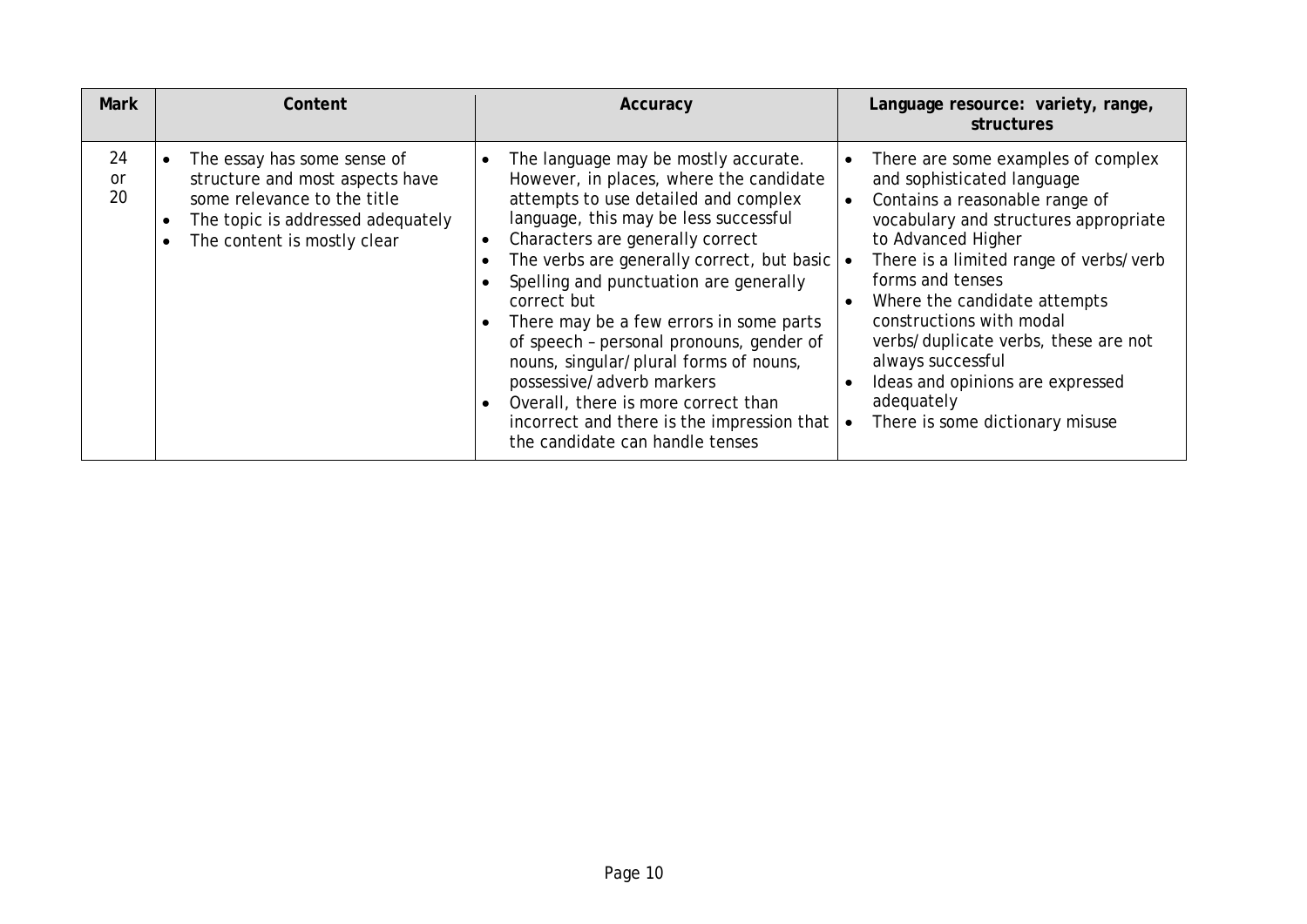| <b>Mark</b>    | Content                                                                                                                                                                                                                                                    | Accuracy                                                                                                                                                                                                                                                                                                                                                                                                                                                                                                                                                                                                                                                           | Language resource: variety, range,<br>structures                                                                                                                                                                                                                                                                                                                                                                                                                                                           |
|----------------|------------------------------------------------------------------------------------------------------------------------------------------------------------------------------------------------------------------------------------------------------------|--------------------------------------------------------------------------------------------------------------------------------------------------------------------------------------------------------------------------------------------------------------------------------------------------------------------------------------------------------------------------------------------------------------------------------------------------------------------------------------------------------------------------------------------------------------------------------------------------------------------------------------------------------------------|------------------------------------------------------------------------------------------------------------------------------------------------------------------------------------------------------------------------------------------------------------------------------------------------------------------------------------------------------------------------------------------------------------------------------------------------------------------------------------------------------------|
| 16<br>or<br>12 | The essay is lacking in structure and $\bullet$<br>less than half of the aspects have<br>any relevance to the title<br>The topic is addressed but in a<br>limited way<br>The content is limited and may be<br>$\bullet$<br>presented as a single paragraph | The language is insufficiently accurate to<br>convey meaning clearly and consistently<br>Although basic structures are used<br>accurately, control of the language<br>structure at times deteriorates<br>significantly<br>Ability to form tenses is inconsistent and<br>there may be confusion between the<br>verbs and duplicate verbs, nouns and<br>their singular/plural forms<br>There are errors in other parts of speech<br>- gender of nouns, possessive and adverb<br>markers, particles and in<br>lines/strokes/radicals of characters,<br>conjunction words and where<br>appropriate, character order<br>Overall there is more incorrect than<br>correct | There is limited use of complex and<br>sophisticated language<br>Contains a very limited range of<br>vocabulary and/or structures<br>appropriate to Advanced Higher<br>There is inconsistency in the use of<br>various expressions, especially verbs<br>and/or duplicate verbs<br>Sentences are basic and there may be<br>language that is not intelligible to a<br>sympathetic native speaker<br>There may be examples of unidiomatic<br>translation from English and/or<br>examples of dictionary misuse |